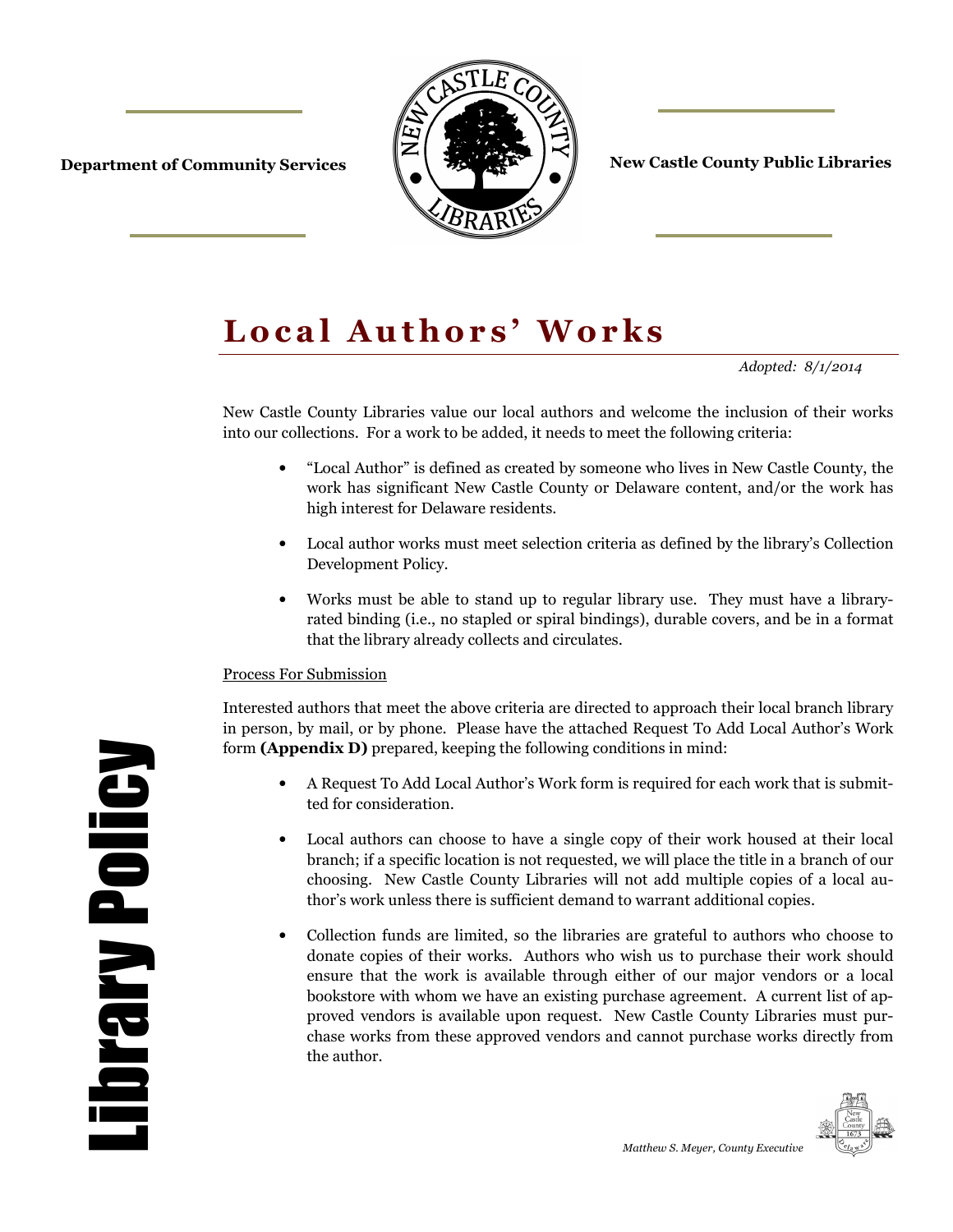#### **Department of Community Services**  $\mathbb{E}(\mathbb{E}|\mathbb{E})$  **New Castle County Public Libraries**



- Local authors' works will either be placed in a Local Author collection or included in the general collection at the discretion of the library.
- New Castle County Libraries have limited shelf space and we focus on popular materials. If a local author's work is added but does not circulate, or the work is damaged, the library reserves the right to delete it from the collection. We will not notify authors when their work is deleted.

Unsolicited works received by New Castle County Libraries which do not follow the above procedure will be treated as donations and will not be returned to the sender.

## **Appendices**

**Appendix A: Request To Add Local Author's Work Form**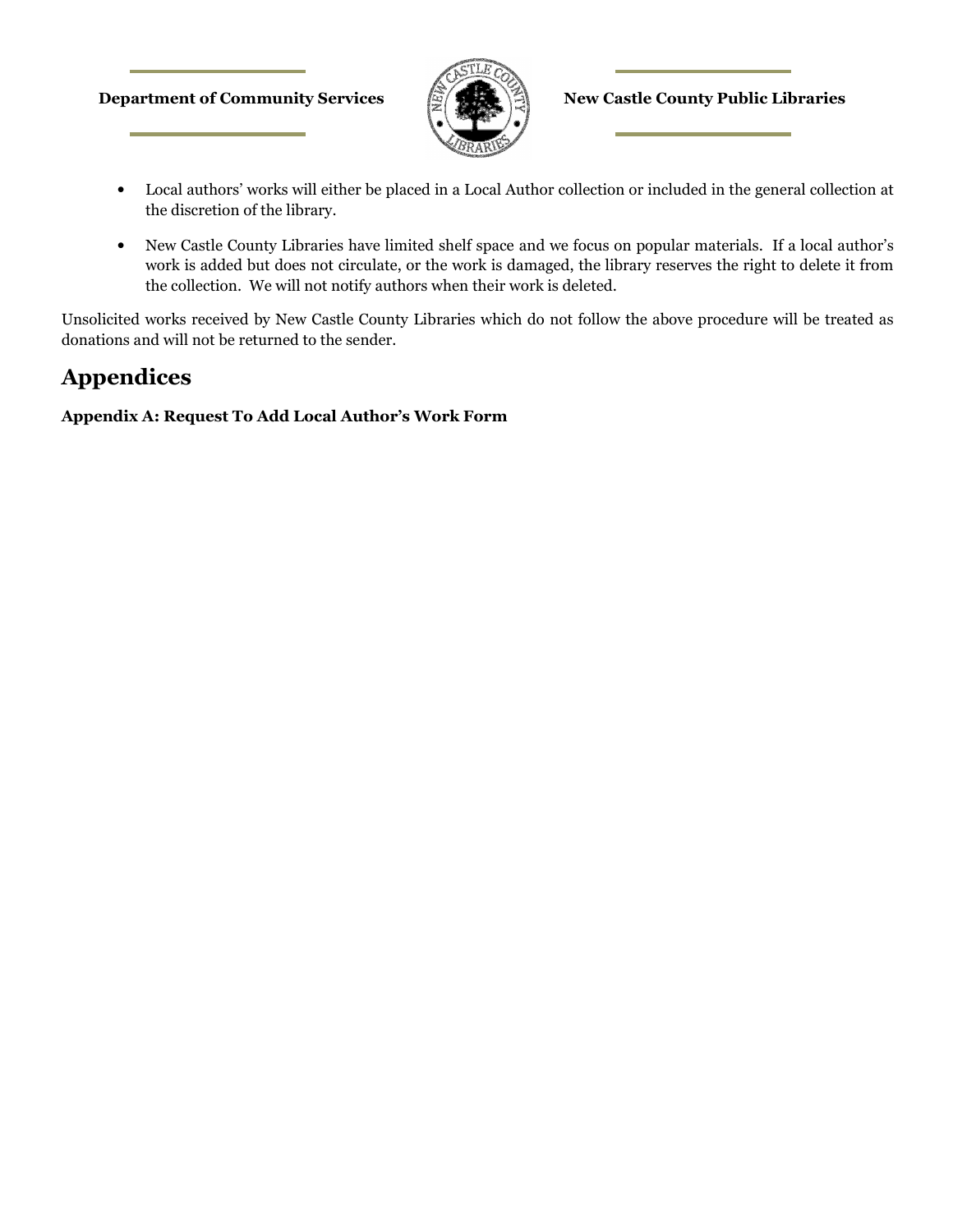**Department of Community Services**  $\mathbb{E}(\mathbb{E})$  **New Castle County Public Libraries** 



## **APPENDIX A Request To Add Local Author's Work**

| Author Name:                                   | Date:                                                                    |  |
|------------------------------------------------|--------------------------------------------------------------------------|--|
| Address:                                       |                                                                          |  |
| E-Mail:                                        | Phone:                                                                   |  |
| Title Of Work:                                 |                                                                          |  |
| Publication<br>Date:                           | ISBN:                                                                    |  |
| Publisher:                                     | Number<br>Of Pages:<br>Price:                                            |  |
| Intended<br>Audience                           | <b>Requested Library</b>                                                 |  |
| Please provide a brief description of the work |                                                                          |  |
|                                                |                                                                          |  |
|                                                |                                                                          |  |
|                                                | Links to the work's website, reviews, or media coverage (if available)   |  |
|                                                |                                                                          |  |
| Baker & Taylor<br>Other                        | Available for purchase through (check as many as apply)<br>Amazon        |  |
|                                                | <b>STAFF USE ONLY</b>                                                    |  |
| <b>Branch Location</b>                         | Collection                                                               |  |
| Date Received                                  | Reviewed By<br><u> 1989 - Andrea Station Books, amerikansk politik (</u> |  |
|                                                |                                                                          |  |
| <b>Approved</b><br>Yes<br>${\rm No}$           |                                                                          |  |